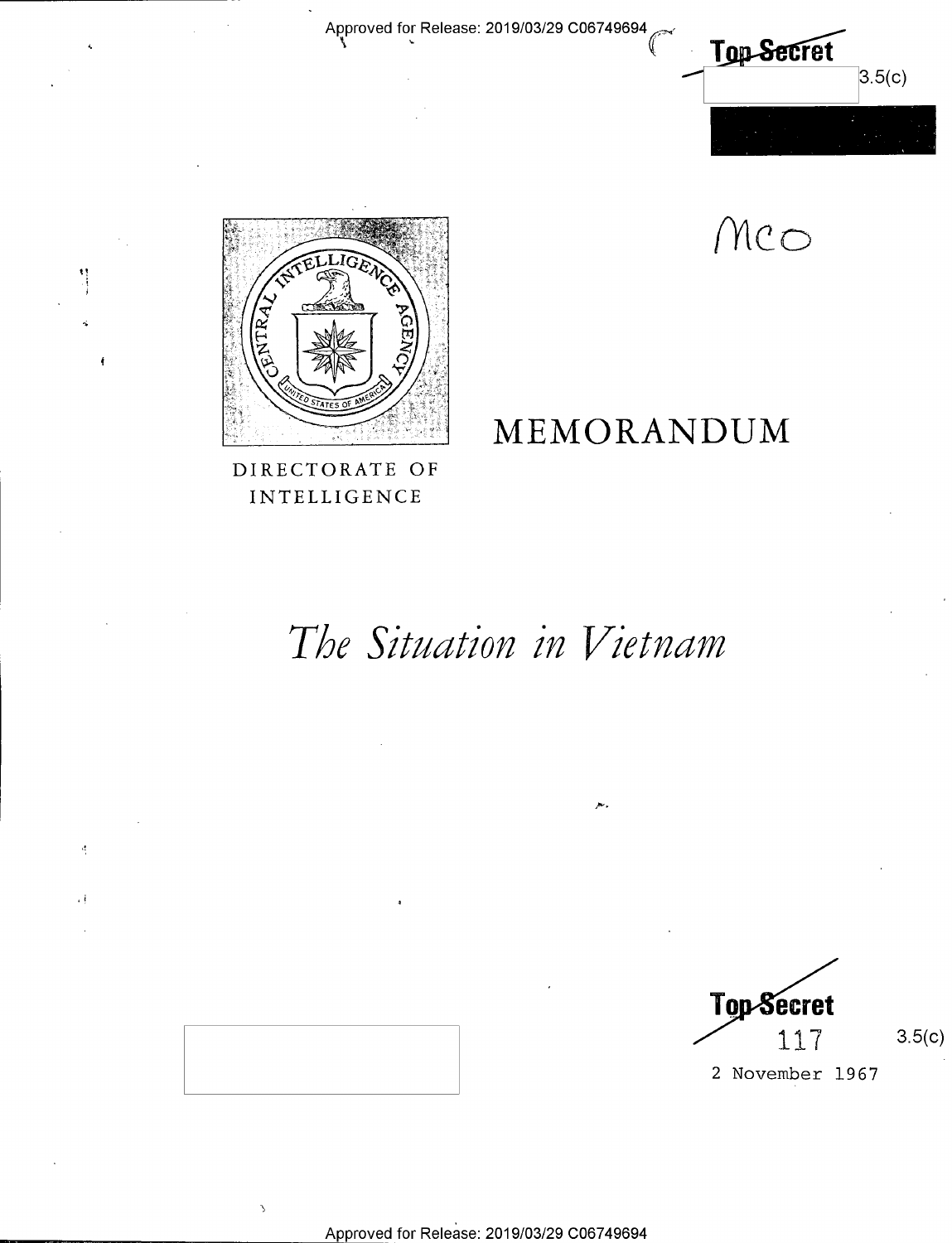# Approved for Release: 2019/03/29 C06749694

## ~ WARNWG

This document contains classified information affecting the national security of the United States within the meaning of the espionage laws, US Code Title 18, Sections 793, 794, and 798.

 $3.5(c)$ 

 $\mathcal{L}$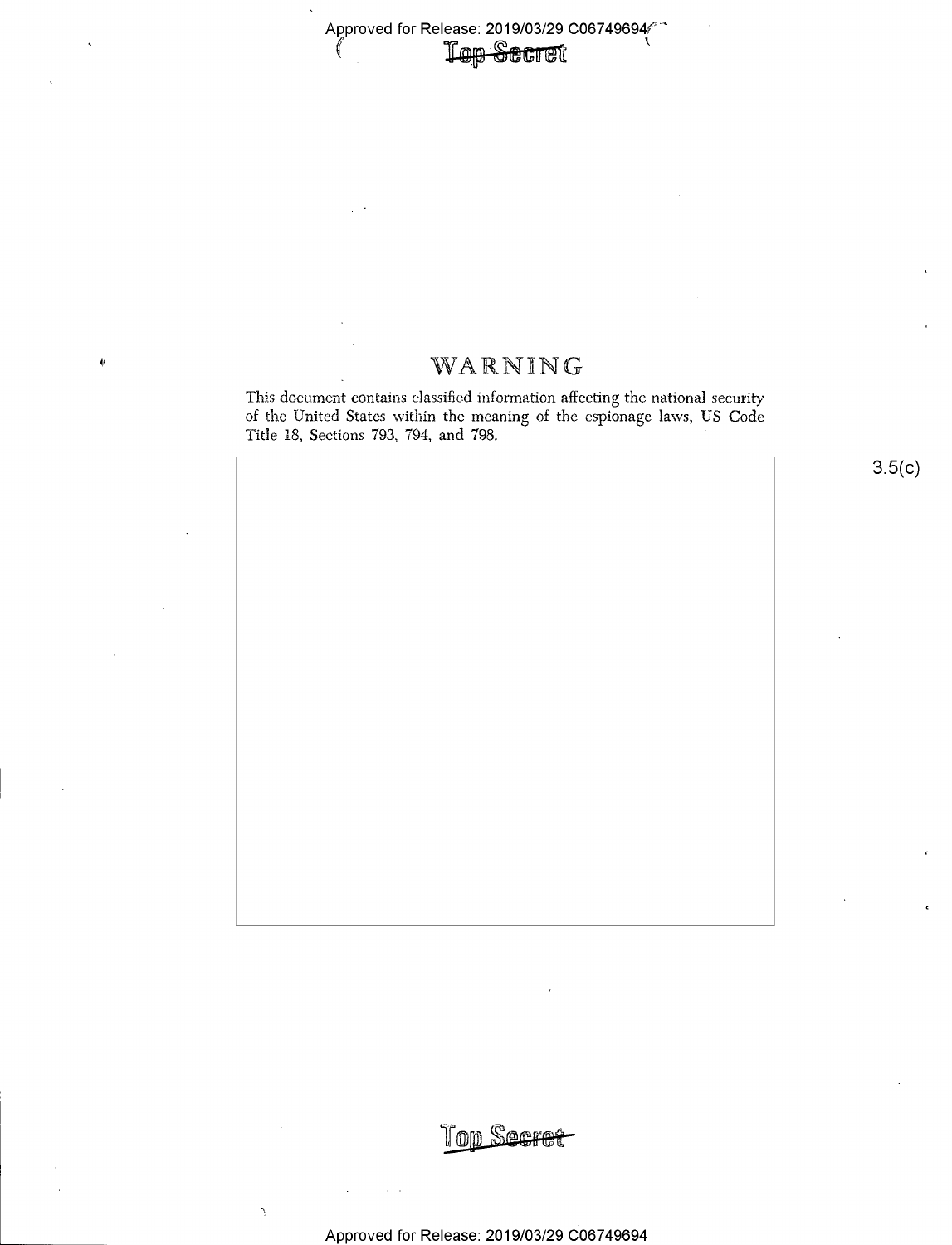| Approved for Release: 2019/03/29 C06749694<br>TOP_SECRET | 3.5(c) |        |
|----------------------------------------------------------|--------|--------|
|                                                          |        | 3.5(c) |
|                                                          |        |        |
|                                                          |        |        |

| Information as of 1600 |        |
|------------------------|--------|
| 2 November 1967        |        |
|                        | 3.5(c) |

#### HIGHLIGHTS

The Communists are continuing their costly as saults against allied positions in northern Binh Long Province. '

I. The Military Situation in South Vietnam: Another abortive assault on Loc Ninh in Binh Long casualties (Paras.  $l-3$ ). A series of enemy attacks southwest of Da Nang on 2 November caused heavy damage to a South Vietnamese refugee center (Paras.<br>4-8). The North Vietnamese 2nd Division is regroup The North Vietnamese 2nd Division is regrouping in a heavily forested hill area just west of Que Son in southern Quang Nam Province (Paras. 9-10).

3.3(h)(2)

III. Military Developments in North Vietnam:<br>There is nothing of significance to report.

IV. Other Communist Military Developments: There is nothing of significance to report.

 $3.3(h)(2)$ 

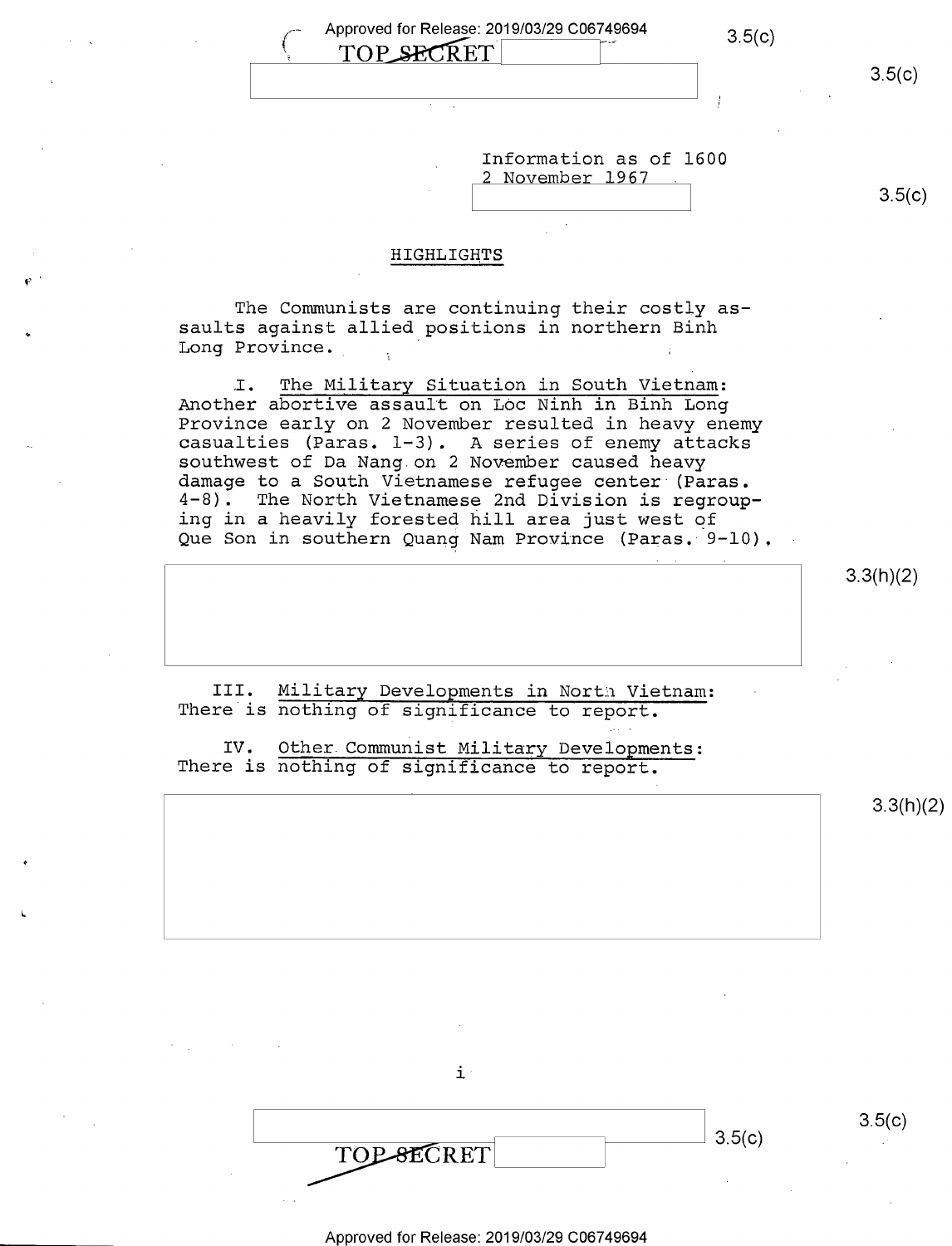

安排传感的 情况提高接收 医心室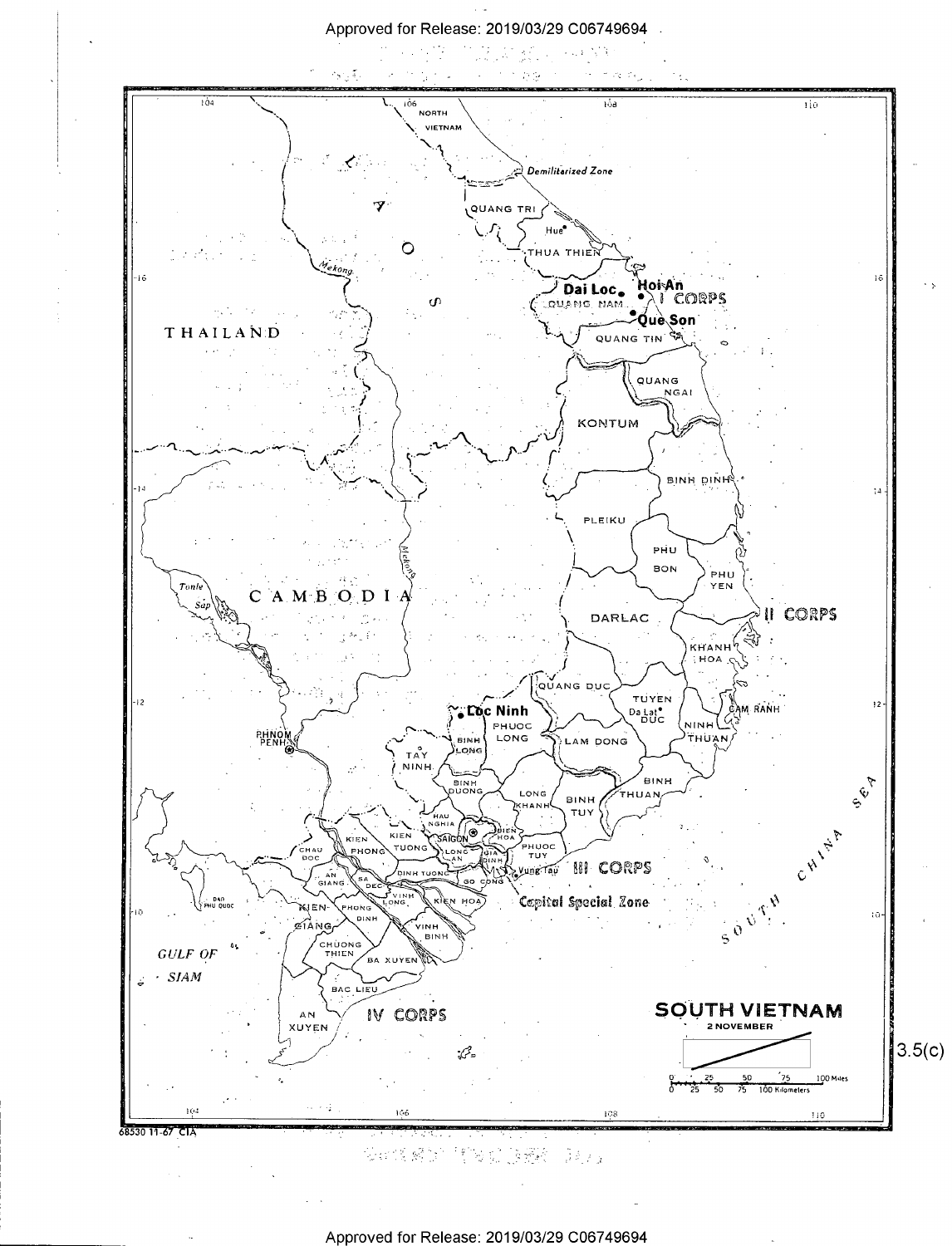#### I. THE MILITARY SITUATION IN SOUTH VIETNAM

l. Another abortive assault on allied positions at Loc Ninh in northern Binh Long Province was launched ' by Communist troops early on 2 November.

2. The two-pronged attack was directed at two battalions of US reinforcements near the Loc Ninh<br>airstrip and at a nearby Special Forces camp and South Vietnamese outpost. Heavy allied artillery and mortar fire forced the enemy to withdraw shortly after daybreak leaving behind 238 dead thus raising the five-<br>day toll of enemy killed to nearly 850. Allied day toll of enemy killed to nearly 850. Allied<br>casualties during the attacks were light. Twentycasualties during the attacks were light. five allied soldiers have been killed (eight US) and ll8 wounded (32 US) during the five days of enemy attacks.

3. According to preliminary interrogation of an enemy soldier captured earlier this week, there<br>is a large Communist base camp less than five miles north of Loc Ninh, just south of the Cambodian border. The prisoner claimed that the camp was receiving sup-<br>plies daily from Cambodia. He said that two or three French-made ten-wheel trucks transported rice and foodstuffs across the border to the depot. The supply area allegedly houses an estimated 1,000 soldiers.

#### Enemy Attack on Dai Loc

V, .

4. A series of well—coordinated enemy attacks in coastal Quang Nam Province some l5 miles west of Hoi An .resulted in extensive damage to a South Viet- .namese refugee village early on 2 November.

5. The activity began with a mortar attack fol-<br>lowed by a ground assault on the Dai Loc bridge by an estimated 100 Communist soldiers. The attackers were finally forced to withdraw by a heavy concentration<br>of US artillery and air support. The Communists then shifted their target to a nearby US Marine position. Mortars, automatic weapons, grenades, and satchel ' charges were used during a fierce one—hour attack. Simultaneously, two other nearby allied positions--<br>another Marine night defensive position and a combined action platoon--came under heavy attack which included intense small arms fire.

|            | 2 November 1967 |
|------------|-----------------|
|            | 3.5(c)          |
| TOP SECRET |                 |
|            |                 |

\_\_ Approved for Release: 2019/03/29 C06749694

 $3.5(c)$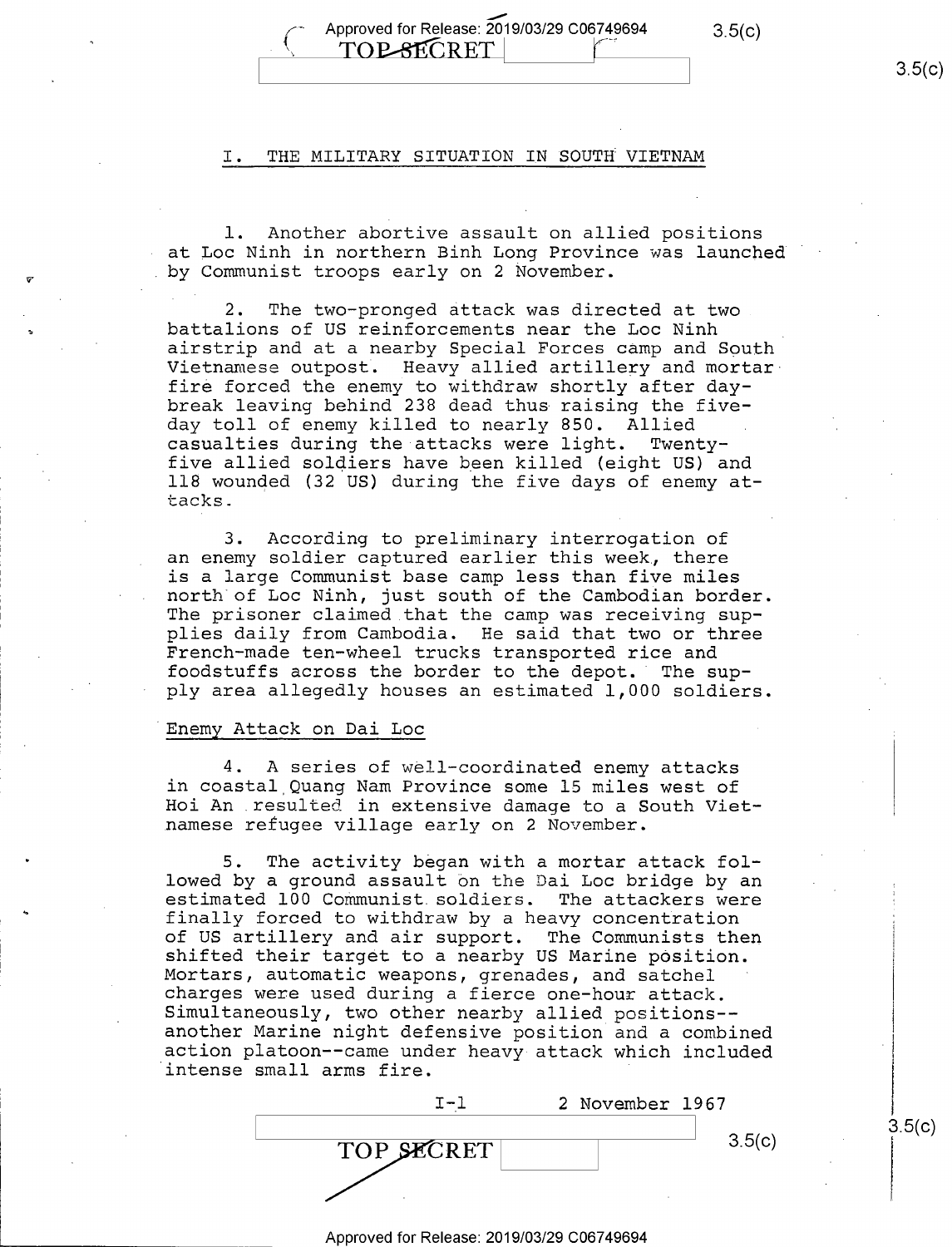6. During these actions, a group of enemy troops entered the refugee center at Dai Loc and burned 160 of the homes. The Communists then went to a populated area just to the northwest and burned another 180 homes. Casualties for the entire episode included ten Marines killed and nine wounded; nine South Vietnamese civilians were also killed. Only four enemy bodies were found in an initial sweep of the area.

7. This tactic of multiple small-unit attacks concentrated on a cluster of military and civilian targets, although not new, is being used increasingly by Communist troops throughout South Vietnam. This tactic, involving several dispersed incidents within a short time, tends to restrict the effec $\div$ tiveness of allied reaction forces. Additionally, the tactic gives the enemy a greater psychological impact on the area and may also divert attention from the movement of supplies or personnel for future offensive activities.

8. This trend also encompasses closer coordination among main force, local force, and guerrilla units throughout the country. The close coordination displayed in a series of attacks last week in the delta suggests they were planned and controlled at the province level. This may have been the case in the latest action in Quang Nam Province.

#### North Vietnam's 2nd Division Regrouping

9. The headquarters of the North Vietnamese 2nd Division and all three of the division's subordinate regiments are now concentrated in a heavily forested hill complex just west of the Que Son valley in southern Quang Nam Province

The 3rd Regiment has apparently extricated itself from its vulnerable position of last week in the coastal plains. The<br>2nd Division may be in the highlands to reorganize and receive replacements as it did in early October.

 $I-2$  $\sqrt{\frac{1}{200}}$  $3.5(c)$ 

<sup>2</sup>November 1967

3.3(h)(2)

 $3.5(c)$ 

#### Approved for Release: 2019/03/29 C06749694

 $3.5(c)$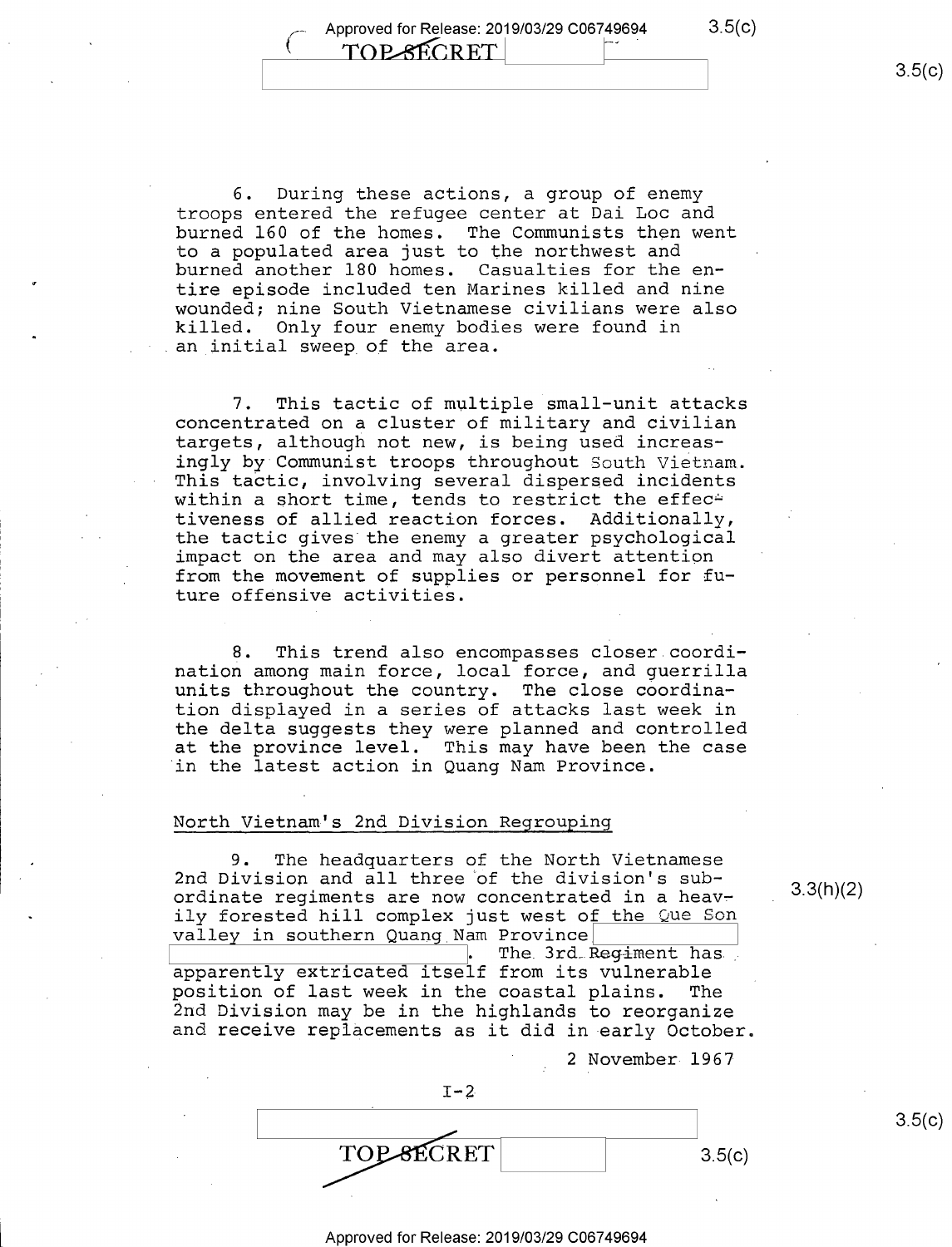Approved for Release: 2019/03/29 C06749694 3.5(c) Л, TOP SECRET

10. During the past two months the 2nd Division has been the most active enemy division in South Vietnam. Since the first week in September nearly 300 US troops have been killed fighting it and local Viet Cong forces along the Quang Nam -Quang Tin border. Over 2,000 enemy soldiers have been reported killed in this sector.



2 November 1967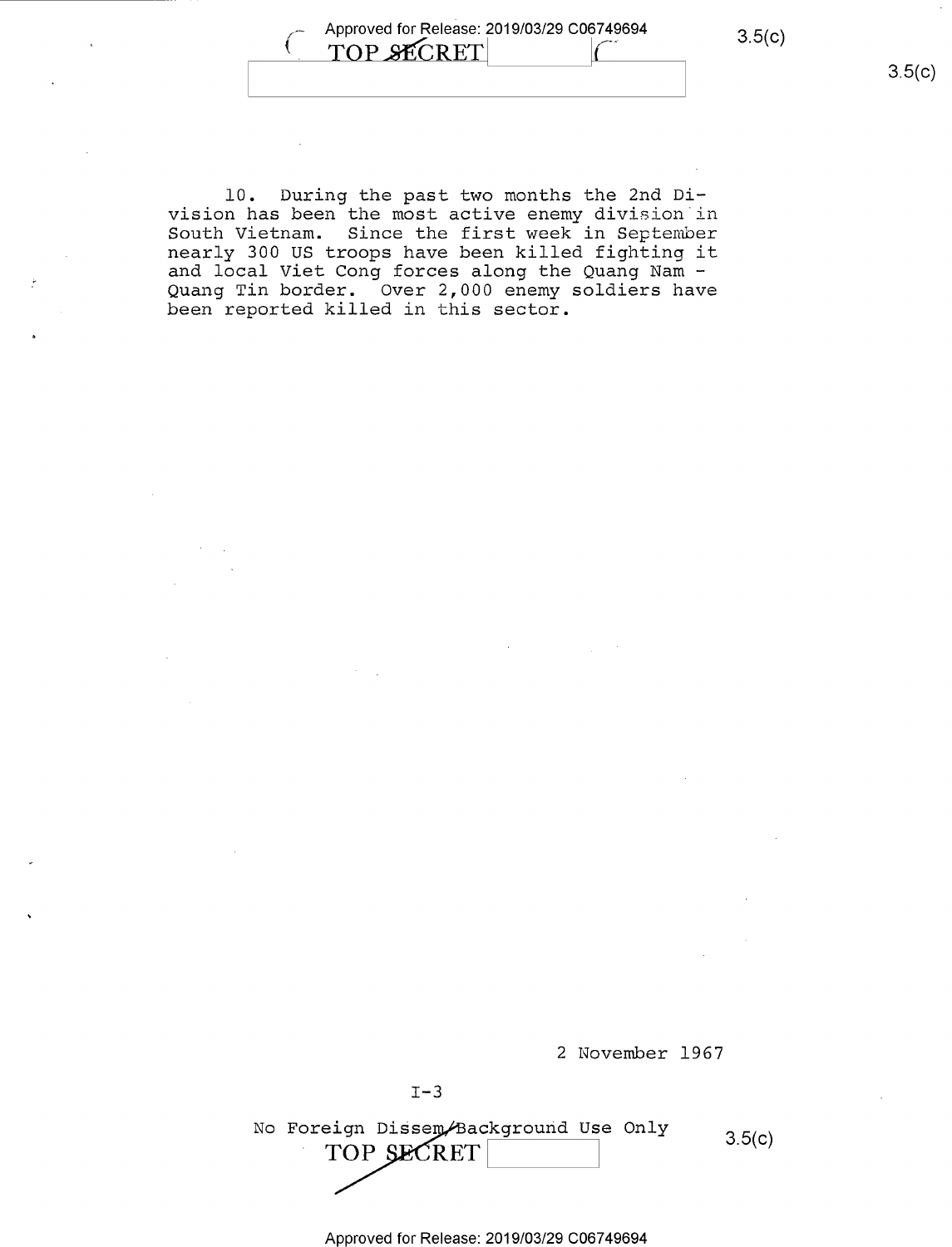

2 November 1967  $II-1$ \_ \_ \ s.5(¢)  $3.5(c)$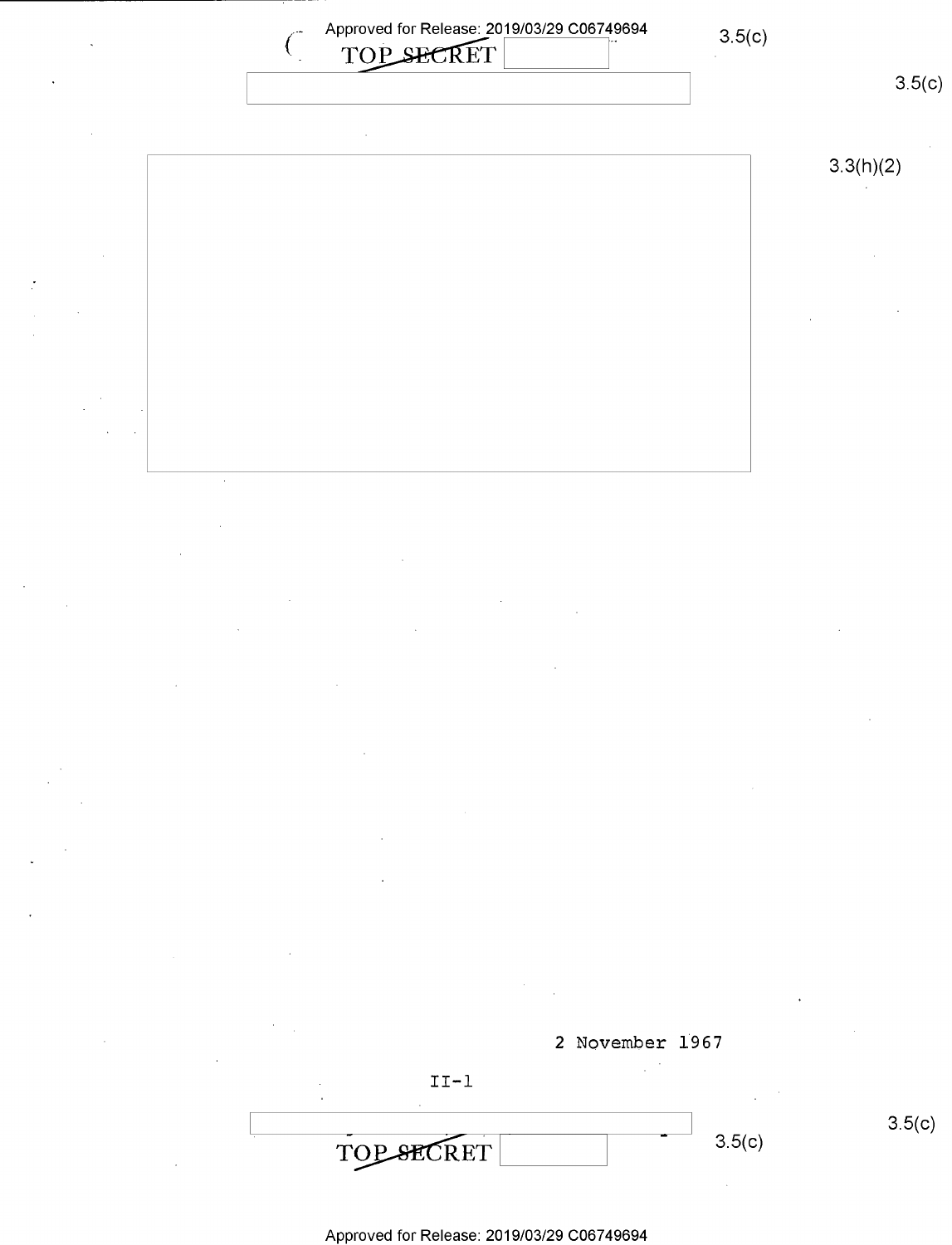Approved for Release: 2019/03/29 C06749694 3.5(c) TOP-SECRET

 $3.5(c)$ 

 $3.5(c)$ 

### III. MILITARY DEVELOPMENTS IN NORTH VIETNAM

### IV. OTHER COMMUNIST MILITARY DEVELOPMENTS

l. There is nothing of significance to report.

|            | 2 November 1967 |  |
|------------|-----------------|--|
| $III-IV-1$ |                 |  |
| TOP SECRET | 3.5(c)          |  |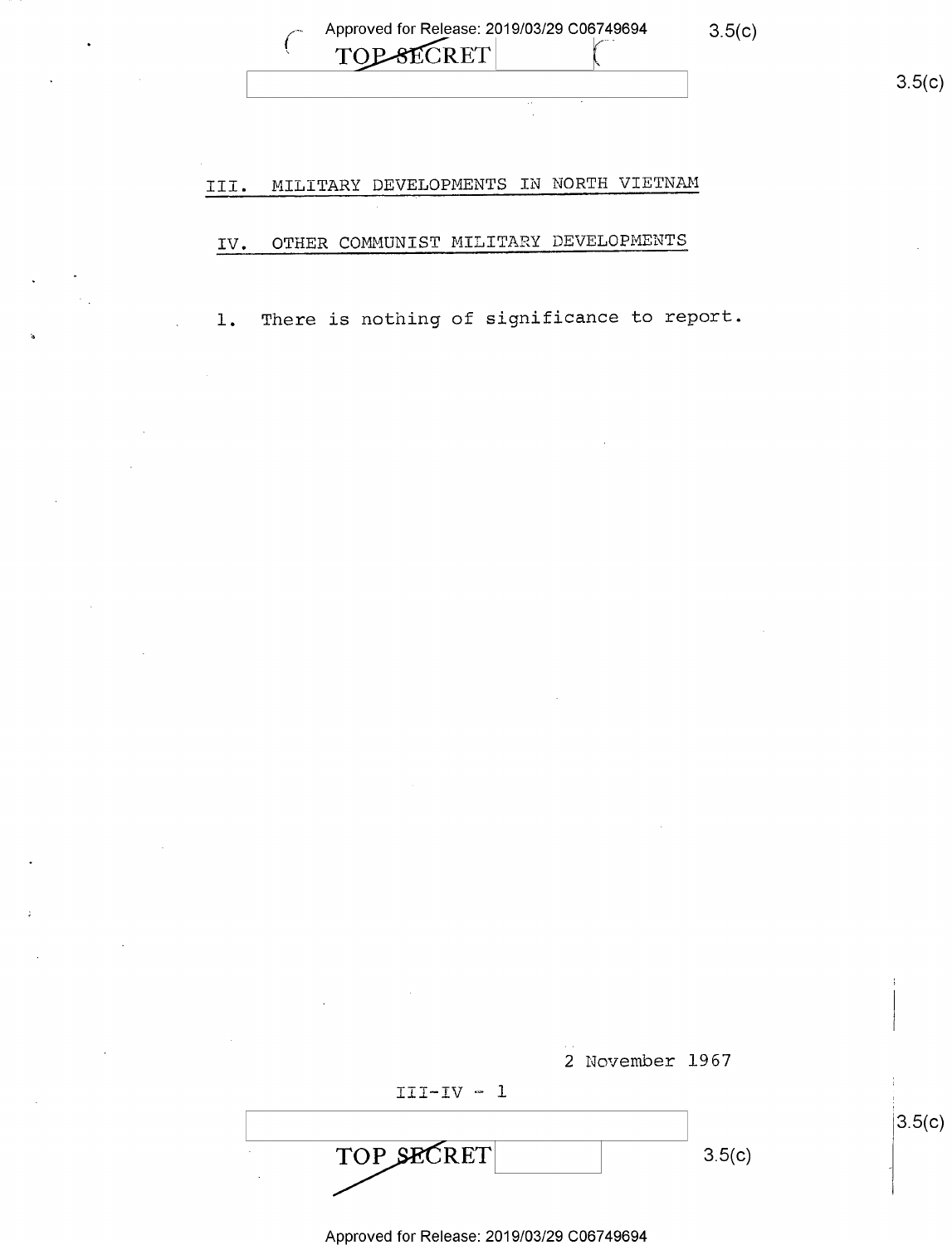| Approved for Release: 2019/03/29 C06749694<br>TOP SPORT | 3.5(c) |     |
|---------------------------------------------------------|--------|-----|
|                                                         |        | 250 |